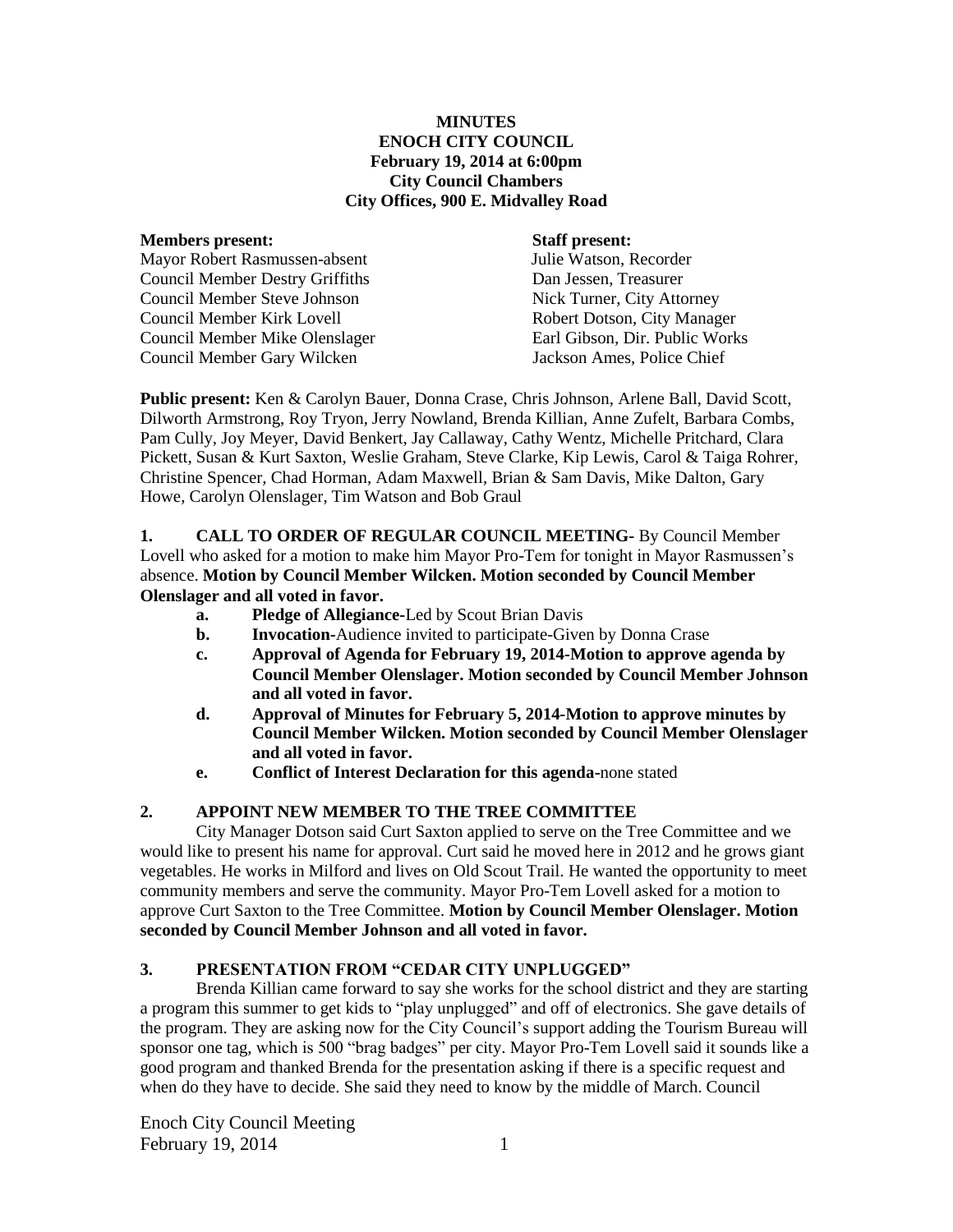Member Olenslager said he would personally pay for a sponsorship, like to walk dogs at the shelter perhaps. City Manager Dotson said there is \$500 in the Economic Development budget and volunteered those funds for City Council allocation. The Council decided to seek funding privately and not allocate any funds.

#### **4. DISCUSS MUNCIPAL WASTEWATER PLANNING PROGRAM**

Mayor Pro-Tem Lovell invited Earl to explain what this is. He said this is a yearly report and resolution to the State DEQ that says we are taking care of our wastewater system. There were no problems with sewer system this year. The oldest part was constructed in 1994-95 and the Wastewater Treatment Plant opened in 1996. Mayor Pro-Tem Lovell asked what could change this current status. Earl said if we get hit with growth then we would have to add an outfall line. We are currently running 30%-40% of system capacity. Council Member Olenslager asked about the certifications. Earl said for the size of our city we are fine for now. Grade 2 is good for up to 10,000 in population. They discourage getting ahead on the training. Council Member Wilcken complimented them on running a good system and thanked Earl for the report.

#### **5. RESOLUTION NO. 2014-02-19 A RESOLUTION APPROVING THE MUNICIPAL WASTEWATER PLANNING PROGRAM**

Mayor Pro-Tem Lovell asked for a motion to approve Resolution No. 2014-02-19. A Resolution approving the Municipal Wastewater Planning Program. **Motion to approve by Council Member Wilcken. Motion seconded by Council Member Olenslager and a roll call vote was held as follows:**

| <b>Council Member Griffiths-yes</b> | <b>Council Member Olenslager-yes</b> |  |
|-------------------------------------|--------------------------------------|--|
| <b>Council Member Johnson-yes</b>   | <b>Council Member Wilcken-yes</b>    |  |
| <b>Council Member Lovell-yes</b>    | <b>Motion passed unanimously</b>     |  |

## **6. DISCUSS AND TAKE ACTION ON TAX REFERENDUM BEING ON THE 2014 ELECTION BALLOT**

Mayor Pro-Tem Lovell asked if the City Council thought about this issue. There was a discussion of the ballot language and City Attorney Nick Turner said the language is not up for consideration. Utah Code sets forth all the requirements and the whole process has already been completed with no objections from the former City Council or referendum sponsors who approved the language as required by law last year. The only way to change the ballot language is to file in the Utah Supreme Court. The question tonight is does this appear on the 2014 or 2015 ballot? It was stated there will be a voter information pamphlet prepared for voters prior to the election.

Mayor Pro-Tem Lovell said he prefers it be on the 2014 ballot. It was explained the tax increase was for the 2013-2014 budget which was modified and passed last year without the requested tax increase. The referendum does not affect other budget years coming up for discussion so it is important to keep that in context. The County Clerk, David Yardley said we can put this on the 2014 ballot if the Council so chooses. Council Member Johnson said he would have preferred other wording but he was elected to do something about this issue and the people are probably going to vote for the increase if we have not made the cuts. He felt he needed more information on bids and other budget issues before he would feel comfortable making a decision. Mayor Pro-Tem Lovell reminded the Council the budget has to be completed by mid-June per State law. Confusion persisted in the discussion of budget years and what is affected by the vote on the referendum. City Manager Dotson said the decision made in 2014 or 2015 does not affect the approved budgets. If the voters pass a tax increase then there is new revenue coming in and whatever budget it impacts will be modified accordingly.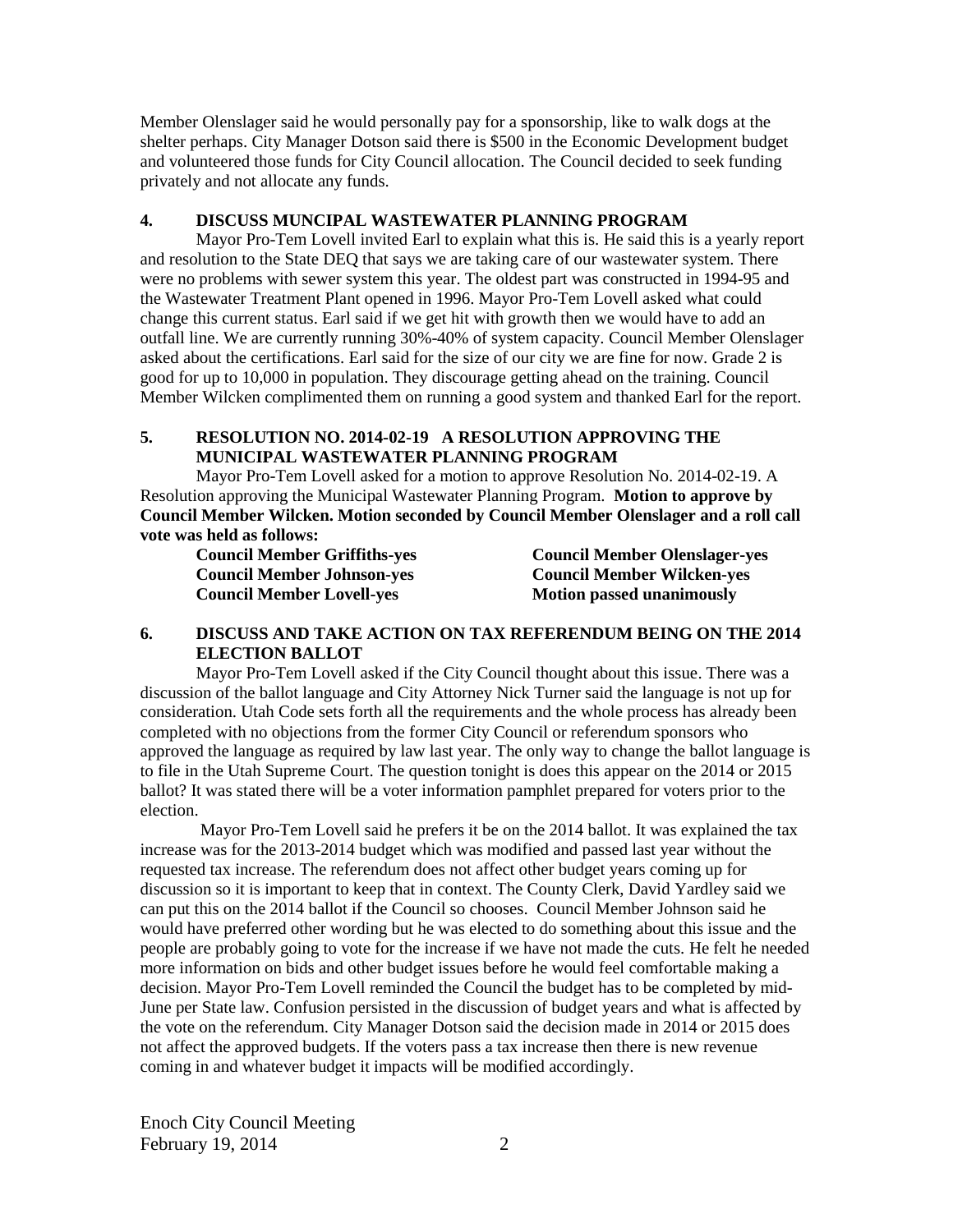Council Member Wilcken asked if they can table this to wait for more budget information, asking what is the "drop dead" date they have to decide? Mayor Pro-Tem Lovell said his thinking is we should vote tonight. He wants to see this issue resolved and done because it keeps stirring the hornets nest. Council Member Olenslager asked what new information is expected. Council Member Johnson brought up the PD bid again. Council Member Olenslager said whether you get bids or decide not to do anything it has no effect on voting on the referendum in 2014. The current budget we are working on will not change and has to be decided by June. The outcome of the referendum could affect the 2015-2016 year with more revenue but the two are not connected.

Council Member Johnson said to him they are connected. We have to raise taxes if we can't make the cuts so they need to know the deals we can make. He is leaning towards 2014 but doesn't want to vote on it tonight. Mayor Pro-Tem Lovell said we need a motion to determine when we will vote on it. Council Member Wilcken said lets verify the date the County Clerk has to know and they can decide later this spring. Council Member Griffiths said they want the people to see this process. **Council Member Wilcken made a motion to move this item to the first meeting in May for a vote unless learning of a hard date forces a choice sooner. Motion was seconded by Council Member Johnson. A roll call vote was held as follows:**

**Council Member Johnson-yes Council Member Wilcken-yes Council Member Lovell-no Motion passed 3 to 2** 

**Council Member Griffiths-yes Council Member Olenslager-no**

Staff will verify a date with the County Clerk.

# **7. PRELIMINARY BUDGET DISCUSSION**

Mayor Pro-Tem Lovell said we will keep this general tonight. The Council Members met with their departments and we will discuss some basic ideas of where they want to make changes.

Mayor Pro-Tem Lovell said he is over the  $5K-10K$  Race on the  $4<sup>th</sup>$ , economic development and the library and their budgets are bare bones already.

Council Member Griffiths said he wants more emergency response, planning and drills. He is over CERT and that is a volunteer organization and is not City funded. City Manager Dotson gave more details about emergency management. We have increased our capacity with better radios and we have had some drills. Council Member Griffiths is also over roads, trails, drainage and parks but did not comment on those.

Council Member Johnson said he is over water, sewer and garbage and he is keen to make sure we are fulfilling the role of government adding this is what government is supposed to do. Provide basic services. He met with Earl and looked at every item. A lot of the expenses are divided evenly between the three departments since the crew works for all three departments. One to cut is uniforms. He proposed having just a lanyard with ID on it and let them wear their own shirts. That would cut \$1500 from that budget and give staff more freedom. Council Member Olenslager said as a citizen he wants to know who they are when they are walking around his house and he recognizes a uniform. Lanyards are dangerous because they can become tangled in equipment. Council Member Johnson said he would cut the library and fireworks because that is not essential and then cut parks and that type of thing.

Council Member Wilcken said he is over the Tree Committee who has -0- budget. They meet tomorrow night and he will know more then. He is also over the building department and he met with Dave Nelson and talked about some options. We could save a few hundred or perhaps eliminate our building department and contract it out. It might make sense if there is not a lot of building going on.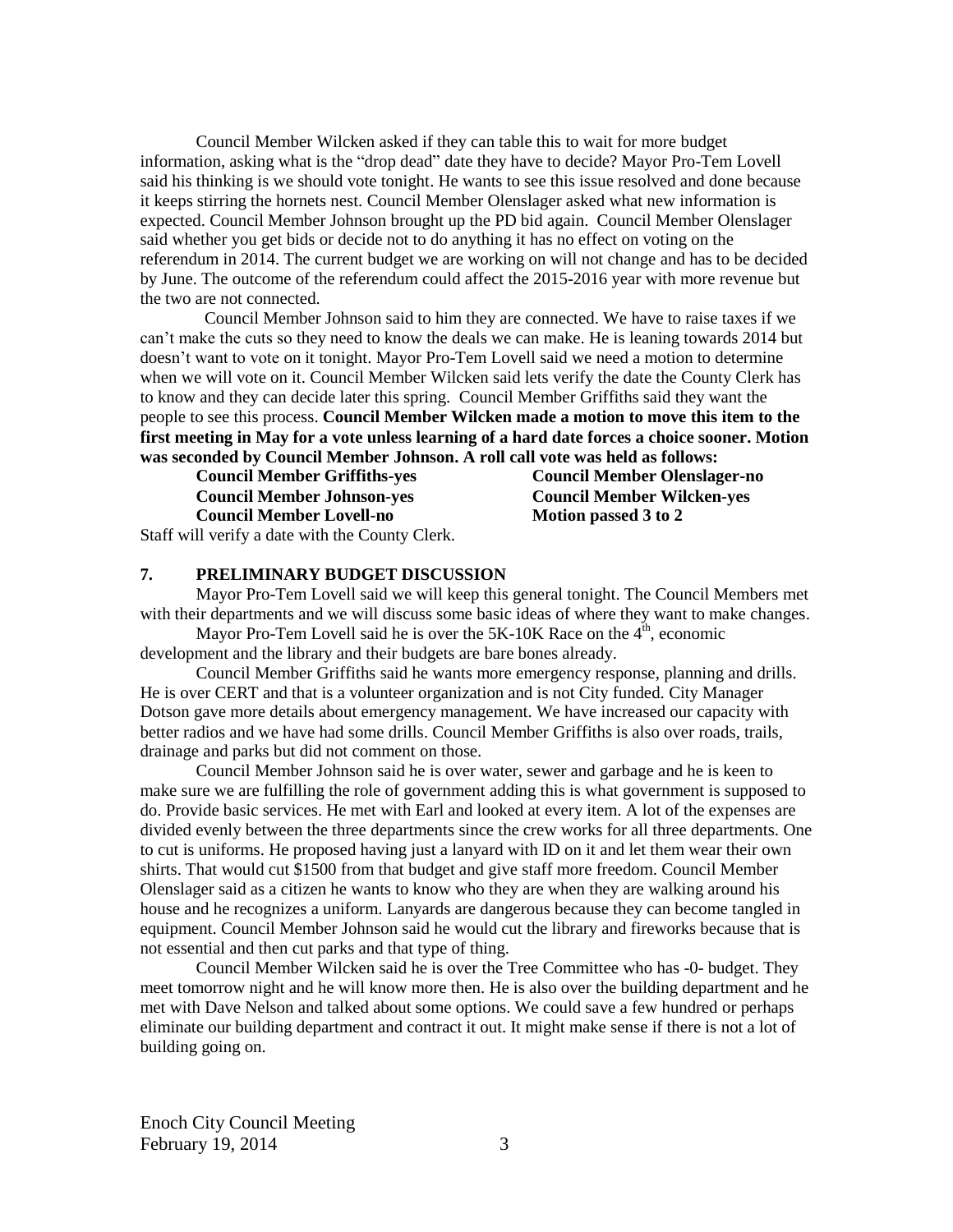Council Member Olenslager said he is over the PD and they are pretty bare bones now. They showed him where they trimmed and there is nothing left to cut adding he wants them well equipped and paid for their training and service. Our PD is the lowest paid in the county.

## **8. ADJOURN REGULAR MEETING TO GO INTO CDA MEETING-**

**Council Member Olenslager made a motion to adjourn from the regular meeting and go into the CDA meeting. Motion was seconded by Council Member Wilcken and a roll call vote was held as follows:**

| <b>Council Member Griffiths-yes</b> |  |
|-------------------------------------|--|
| <b>Council Member Johnson-yes</b>   |  |
| <b>Council Member Lovell-yes</b>    |  |
| See CDA Agenda and minutes          |  |

**Council Member Olenslager-yes Council Member Wilcken-yes Motion passed unanimously** 

#### **9. PUBLIC COMMENTS**

Steve Clarke said he was surprised that he was hearing that this Council was considered changing our form of government and doing away with the city manager position. That means the Council has to take all those responsibilities and they would almost have to be full time to do that. We tried working with no city manager and it was very difficult and was a hardship. The citizens did not get the responses they needed. Also the possibility of doing away with the PD would be a mistake. Previous Councils worked very hard to get them functioning properly. They are a great public service and he supports keeping the PD.

Taiga Rohrer said bids are important and since the PD has the biggest budget and we should see some options so people can make an informed decision. The people in those positions are good people but we can't afford it. Think about what 113% tax increase will do to the city. It will stop growth and builders will go elsewhere if we have high taxes the same as Cedar City. There will be ramifications and they should do an earnest job of looking at the possibility of cutting and be objective before making decisions.

Roy Tryon said the role of government is to band together to keep people from taking our stuff and that involves having a PD. Maintaining a PD is the proper role of government and is at the top of his priority list. He wants the PD between him and trouble coming in the future. Arlene Ball said she is confused about the tax increase. 113% is misleading and is not what it seems because it is 113% of the Enoch portion only of the property tax bill. In that context it is not that much money. People are confused and that point needs more clarification.

David Benkert said he did research and only two towns under 5000 population have a PD and they service other communities too. Referring to the CDA, if we had not been asleep at the wheel we might have the new furniture store here. There could be motels on Highway 91 serving Brianhead but it all goes the other way. *Mayor Pro-Tem Lovell said the difference is what role does the City take? We do not finance businesses. We only make the environment friendly for businesses to operate. We have many things in place to encourage business to come here. City Manager Dotson said just because you don't see what we do, you assume we do nothing and that is incorrect. He explained we are in EDCUtah and they are the big boys who help communities like ours. There is too little population here to bring the big stores in. They count traffic patterns and the reason they are not here is because the population does not warrant it. EDCUtah tells us about businesses that want to expand in Utah and what they need. We don't have a lot to offer in the way of existing buildings but zoning and other business friendly ordinances are in place. This is all governed by the free market.* 

Mike Dalton said the problem with the CDA is if a business wants to come do we have the zoning. He studies economics and building and 80% of Enoch is homes. That is why businesses go to Cedar where there are lots of rentals.